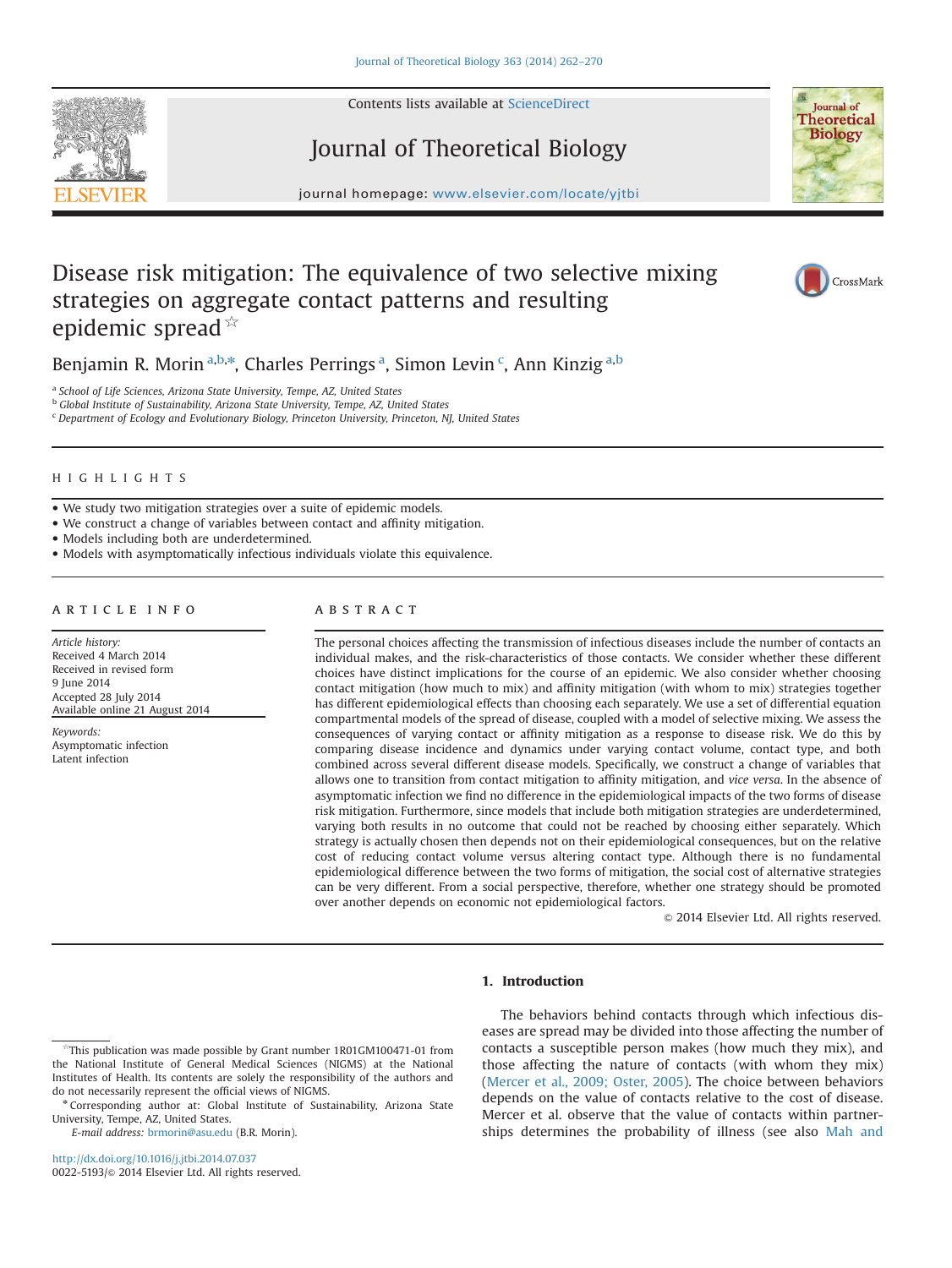<span id="page-1-0"></span>[Halperin, 2010; Morris, 2001\)](#page-8-0). For example, a monogamous couple engaged in a certain volume of sexual contacts carries less risk than couples engaged in fewer overall contacts with some of these being extra-relational [\(Morris, 2010\)](#page-8-0). It has been shown that changes in the selective mixing strategy of individuals have been sufficient to cause epidemics to peak, [Chan et al. \(1997\).](#page-8-0) From this, it would appear that the choice between a reduction in contact volume or an alteration in contact types may significantly affect the course of an epidemic.

There is a growing body of research on the effect of risk management behaviors on the course of epidemics [\(Gross et al.,](#page-8-0) [2006; Plowright et al., 2008; Leach et al., 2010; Chowell et al.,](#page-8-0) [2009; Herrera-Valdez et al., 2011\)](#page-8-0). A number of studies have done a post hoc estimation of these behaviors in order to improve the fit of models to observed data. A subset of these studies model behavior as the outcome of a goal-seeking, decision process in which individuals select either a reduction in contact volume or an adjustment of contact type so as to maximize the discounted stream of net benefits of contacts or, equivalently, to minimize the discounted net cost of disease and disease avoidance. This approach has been characterized as epidemiological economics ([Fenichel et al., 2011; Morin et al., 2013; Fenichel and Wang, 2013\)](#page-8-0). There are two ways in which private individuals are able to manage infection risk during an epidemic: adaptation and mitigation. Each addresses a different component of infection risk – the product of the probability of infection and the cost of infection. Adaptation affects the cost of infection and mitigation the probability of infection. The specific behaviors considered here are designed to reduce the probability of infection by reducing the likelihood that the individual susceptible (or otherwise ignorant of their immunity/infection) to a disease will encounter one who is symptomatically infectious.

Amongst mitigative behaviors we define contact mitigation as the alteration of an individual's contact volume in order to avoid infection (e.g., staying home from work or school and avoiding social interactions or public transportation). This form of mitigation is a common response to epidemics [\(Castillo-Chavez et al.,](#page-8-0) [2003; Hethcote, 2000; Arino et al., 2007; Merl et al., 2009\)](#page-8-0). By contrast, affinity mitigation is the alteration of contact type, i.e., the probability that a susceptible individual mixes with an infectious individual (e.g., by avoiding particular individuals or locations while engaging in a normal amount of contacts). The difference between the two approaches is that affinity mitigation seeks to lower risk by reducing not the level of activity, but the likelihood that contacts will be infectious. Similarly, infection mitigation occurs where the susceptible individual takes precautionary measures designed to reduce the probability of infection given infectious contact. While we do not study the third here explicitly, we note that it is closely related to affinity mitigation and has frequently been identified as the mechanism driving the reduction of disease incidence as in [Gregson et al. \(2010\)](#page-8-0).

To evaluate the relative effects of contact and affinity mitigation we first characterize the probability of contact between two types of individuals (the target of selective mixing) derived by [Castillo-](#page-8-0)[Chavez et al. \(1991\),](#page-8-0) [Busenberg and Castillo-Chávez \(1991\)](#page-8-0), [Blythe](#page-8-0) [et al. \(1991\).](#page-8-0) We then present an intuitive argument for the equivalence between contact and affinity mitigation in the absence of asymptomatic individuals. We show, for example, that the quarantine of infectious individuals may be accomplished with affinity mitigation without any individual reducing contact volume to 0. We conclude the argument by showing the non-equivalence of the two types of mitigation when there are individuals who are asymptomatic and infectious. Our Results section presents the full change-of-variables formula for models including compartments for susceptible, latently infected (asymptomatic and noninfectious), symptomatically infectious, and recovered/immune individuals (i.e., SI, SIR, and SEIR models) with and without reentry into susceptibility.

# 2. Methods

# 2.1. Model formulation

There is a large class of models for which the individual contact mitigation and affinity strategies are interchangeable. Some of these are depicted in Fig. 1. We adopt the convention that state variables represent proportions of the population within a particular state: S for susceptible, E for latently infected (noninfectious and asymptomatic), I for symptomatically infectious, and R for recovered/immune individuals. We model epidemics using a system of differential equations describing the change of each epidemiological compartment. Infection within these models is generated by an incidence function of the form:

$$
c_s S(t) \sum_{Y} \beta_Y P_{SY}(t), \tag{1}
$$

where  $c_s$  denotes the per-unit time contact/activity rate for susceptible individuals,  $\beta_Y$  is the probability of infection due to a susceptible mixing with an infectious individual of type Y (with Y including both symptomatic and asymptomatically infectious individuals), and  $P_{\text{S}}(t)$  is the conditional probability of a susceptible-infectious mixing pair at time t. Traditional forms for  $P_{SV}(t)$  include mass-action,  $Y(t)$ , standard incidence/proportionate mixing,  $Y(t)/N(t)$  where  $N(t)$  is the total population, and conditional proportionate mixing,  $c_yY(t)/\sum_j c_jJ(t)$ .

Disease-risk mitigation is represented by either reducing contact volume,  $c_x$ , or committing effort to avoiding contact with high-risk groups, altering  $P_{XY}(t)$ . We assume that mitigation is action intended to reduce the risk of infection so as to minimize the cost (disutility) of illness and illness avoidance. The only individuals engaged in mitigation are those who are either susceptible or unaware of their infectiousness/immunity; we call these individuals "reactive". In the models described in Fig. 1 they comprise the S and E compartments (and to a lesser degree the R compartment in the presence of loss of immunity). Furthermore, we assume that all individuals within a particular compartment behave identically (we describe the behavior of a representative individual). Finally, we assume that all individuals are aware of their own symptomatically infectious status, and that these symptoms are readily recognizable by others.



Fig. 1. The models studied in this paper. Circles indicate the individuals who engage in mitigation behaviors. The I and A compartments indicate infectious individuals. Thick arrows indicate non-linear flow rates. Within the context of loss of immunity the recovered individuals may engage in some limited mitigation due to their inability to assess their own immunity.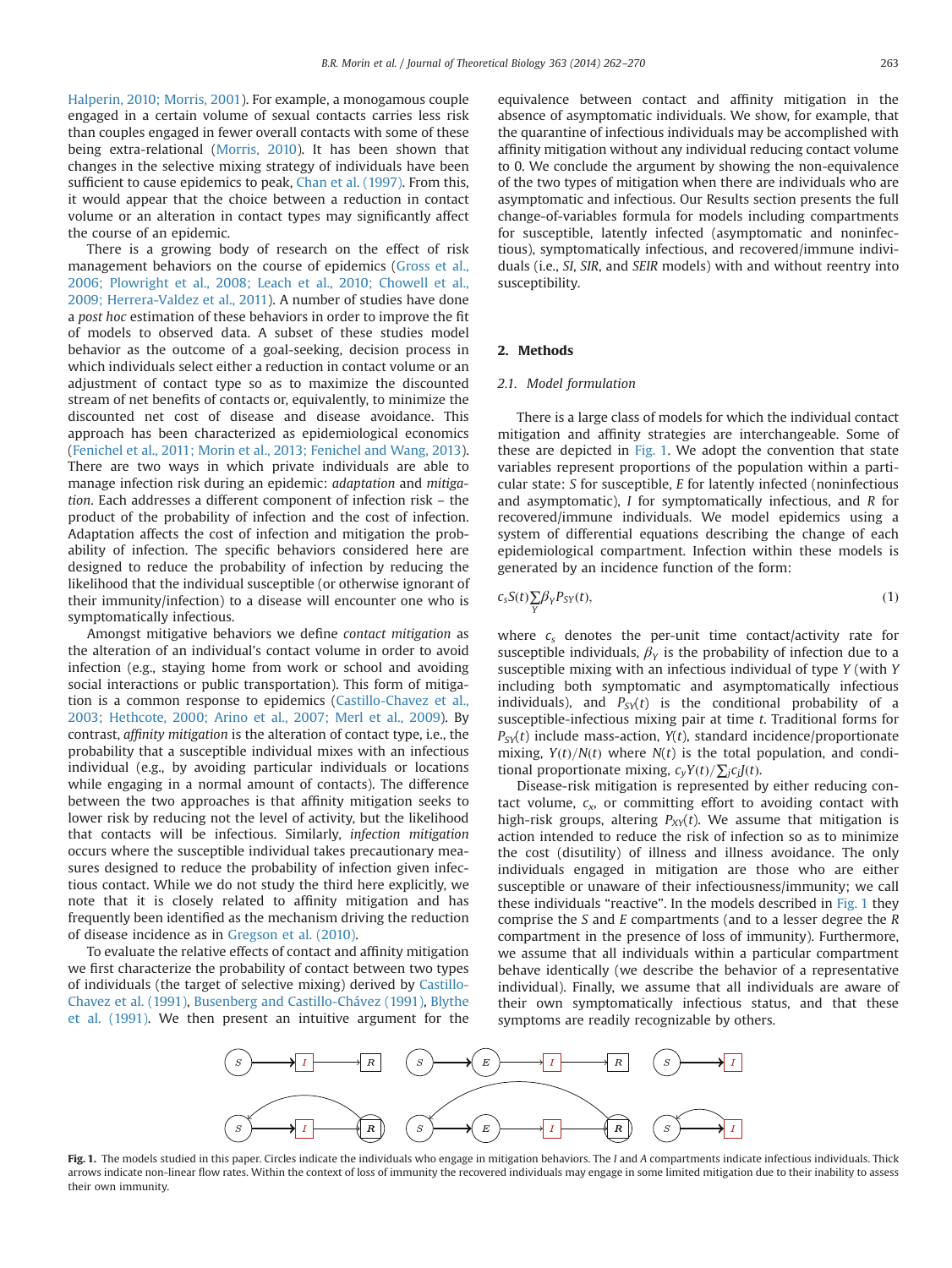## 2.2. Mixing probability

The specification of the mixing probability presented here includes the classical incidence function as a special case. Effort committed to avoiding risk (either in terms of contact or affinity mitigation) is implicit in the estimated parameters (see [Schmitz](#page-8-0) [and Castillo-Chavez, 1994](#page-8-0) and [Morin et al., 2010](#page-8-0) for details). The mixing matrix,  $P = (P_{ij})$ , composed of the mixing probabilities, satisfies three axioms at each moment  $t$ , ([Blythe et al., 1991\)](#page-8-0):

\n- 1. 
$$
0 \le P_{ij} \le 1
$$
 for all  $i, j \in X$ ,
\n- 2.  $\sum_j P_{ij} = 1$  for all  $i \in X$ ,
\n- 3.  $c_i i(t) P_{ij} = c_j j(t) P_{ji}$  for all  $i, j \in X$ ,
\n

where  $X = \{S, E, I, R\}$ . Only a subset of states are attainable for a given compartmental model. The first two conditions imply that P is a matrix of conditional probabilities, and the third implies that activity incidence is symmetric. This symmetry induces an "activity-market" clearing condition. Each individual engages in a "normal" volume of activity for their disease state,  $c_i$ , with individuals to mix with selected through the preferences/affinities expressed in  $\Phi$ . It has been shown that the unique solution to these mixing axioms, and the solution that may describe all other mixing functions (at least asymptotically), is given by

$$
P_{ij} = j(t) \left[ \frac{M_i M_j}{V} + \phi_{ij} \right],\tag{2}
$$

where

$$
M_i = 1 - \sum_{k \in \{S,I,R\}} k(t) \phi_{ik},
$$

 $V = \sum_{\ell} \ell(t) M_{\ell},$ 

and  $\Phi = (\phi_{ii})$  is a symmetric matrix [\(Blythe et al., 1991; Busenberg](#page-8-0) [and Castillo-Chávez, 1991; Castillo-Chavez et al., 1991](#page-8-0)).

The affinity-based mixing preferences reflected in  $\Phi$  represents the level of affinity mitigation effort as a function of the health status of individuals, the expected cost of illness and the cost of illness avoidance. This is the total cost of illness. Susceptible individuals seeking to minimize the expected cost of illness and the cost of illness avoidance can drive down the value of  $\phi_{\rm SI} = \phi_{\rm IS}$ directly. Recovered individuals seeking to maximize the benefits of R – S contacts can drive up  $\phi_{SR} = \phi_{RS}$  and lower herd immunity thresholds. Infectious individuals seeking to minimize the duration of the epidemic can drive down  $S-I$  and  $R-I$  contacts. This can further reduce  $\phi_{SI}$ ,  $\phi_{IR} = \phi_{RI}$ . In some cases, particular choices of  $\Phi$  can induce a quarantine of infectious individuals (where  $P_{SI}$ and  $P_{RI}$  are very small,  $P_{IS}$  and  $P_{IR}$  are small, and  $P_{II}$  is nearly 1).

We choose here a simple parameterization of  $\Phi$  that ignores all strategies other than reduction of personal infection risk. Note that if all affinity values,  $\phi_{ij}$ , are equivalent, then the resulting mixing is based solely on availability, implying proportionate mixing. As already noted, we classify individuals in different health states as either reactive or nonreactive (either symptomatically infectious or recovered from such a state). Reactive individuals are assumed to avoid observably infectious individuals while nonreactive individuals mix equally with all health classes. That is, we exclude the possibility that individuals who are infected sequester themselves, or that individuals who are immune try to target specific individuals. We set the  $\phi_{ij}$  for all pairs of nonreactive states *i* and *j* to zero (there is no mitigation cost to be born if mixing is proportionate).

Under a contact mitigation strategy we assume that reactive individuals choose a contact volume,  $0 \leq c_s = c_e \leq c_r \leq c$ . If there is no contact mitigation, all individuals make c contacts per unit time.<sup>1</sup> Under an affinity mitigation strategy, reactive individuals

choose the effort they are willing to make to avoid infection,  $-v_{\text{Max}} \leq -v = \phi_{si} = \phi_{se} \leq \phi_{ri} \leq 0$  (the value  $v_{\text{Max}}$  is the minimum, positive value that sets  $P_{SI}$  equal to zero). A negative value for the affinity between a reactive class and a nonreactive class, e.g.,  $\phi_{si}$ , reflects the desire of the reactive class to avoid the other (incentive or necessity is required for such contacts to occur), while a positive value reflects the desire to mix more than proportionately (a cost is willing to be born in order for the contact to occur; a behavior not considered here for reactive and non-reactive interactions). The cases where  $c_r < c$  and/or  $\phi_{ri} < 0$  occur only when the recovered individual is subject to a loss of immunity.

By way of example, consider a model where individuals are in states S, E, I, or R and where there is no loss of immunity. The affinity matrix will then take the form:

$$
\Phi = \begin{pmatrix} \phi_{ss} & \phi_{se} & \phi_{si} & \phi_{sr} \\ \phi_{es} & \phi_{ee} & \phi_{ei} & \phi_{er} \\ \phi_{is} & \phi_{ie} & \phi_{ii} & \phi_{ir} \\ \phi_{rs} & \phi_{re} & \phi_{ri} & \phi_{rr} \end{pmatrix} = \begin{pmatrix} 0 & 0 & -v & 0 \\ 0 & 0 & -v & 0 \\ -v & -v & 0 & 0 \\ 0 & 0 & 0 & 0 \end{pmatrix}.
$$
 (3)

Note that S and E are both reactive since the latter do not know about their infection status, and I and R are both nonreactive.

# 2.2.1. The heuristic for equivalence

We consider two strategies for each of the model structures described in [Fig. 1.](#page-1-0) With the affinity mitigation strategy all individuals engage in the same amount of activity, c, but select/vary the people with whom they mix,  $P_{XY}(t, \Phi; \vec{\epsilon})$ . With the contact<br>mitigation strategy reactive individuals (those who undertake mitigation strategy reactive individuals (those who undertake disease-risk mitigation) are allowed to vary their contact volume,  $c_x \leq c$ , while having constant affinity,  $Q_{XY}(t, \vec{c}; \Phi)$ . The conditional<br>probability  $P_{ext}(t, \vec{\Phi}; \vec{c})$  may thus take on different values over probability  $P_{XY}(t, \Phi; \vec{\epsilon})$  may thus take on different values over<br>time as a function of both the availability of individuals within time as a function of both the availability of individuals within various states ( $X(t)$  and  $Y(t)$ ) and their affinity for mixing ( $\phi_{xy}$ ); in contrast,  $Q_{XY}(t, \vec{c}; \Phi)$  varies in time as a function of availability of individuals within various states and the volume of activity they individuals within various states and the volume of activity they are engaging in (all  $c_x$ ). We wish to show that within the affinity mitigation strategy there exists a choice of affinity,  $\Phi$ , such that for any contact volume (s) chosen by the contact mitigation strategy,  $\vec{c}$ , the resulting dynamics of the two models are equivalent. To do this it is sufficient to equate the infection causing incidence between the two models:

$$
cP_{SI}(t, \Phi; \vec{c}) = c_s Q_{SI}(t, \vec{c}; \Phi).
$$
\n(4)

First note that the left hand side, at time  $t$ , is a smooth function of  $\Phi$  with maximum<sup>2</sup> cl(t) and minimum 0. The right hand side is a smooth function of activity with the same maximum<sup>3</sup> and minimum. It follows that for any given value of  $c_sQ_{SI}(t, \vec{c}; \Phi)$  there<br>exists a choice of affinity which equates the two exists a choice of affinity which equates the two.

It is also clear that by allowing both contact volume and affinity to vary (the "full" mitigative strategy) one does not introduce any further possible outcomes (the minimum is still zero and infectious contacts are not sought out, so the maximum holds at  $cl(t)$ ). Therefore, addressing the pair directly results in an underdetermined system, and an unparsimonious characterization of behavior.

This simplification is strictly for the purpose of computations and does not alter the results so long as symptomatically infectious individuals do not engage in greater than normal levels of activity.

<sup>&</sup>lt;sup>2</sup> If  $P_{\text{SI}}(t)$  exceeded the availability of infectious individuals there would exist some incentive to get sick.

The conditional probability  $Q_{\text{SI}}(t)$  is also assumed to have a maximum of  $I(t)$ since it should not exceed the availability of infectious individuals without some incentive to seek them out.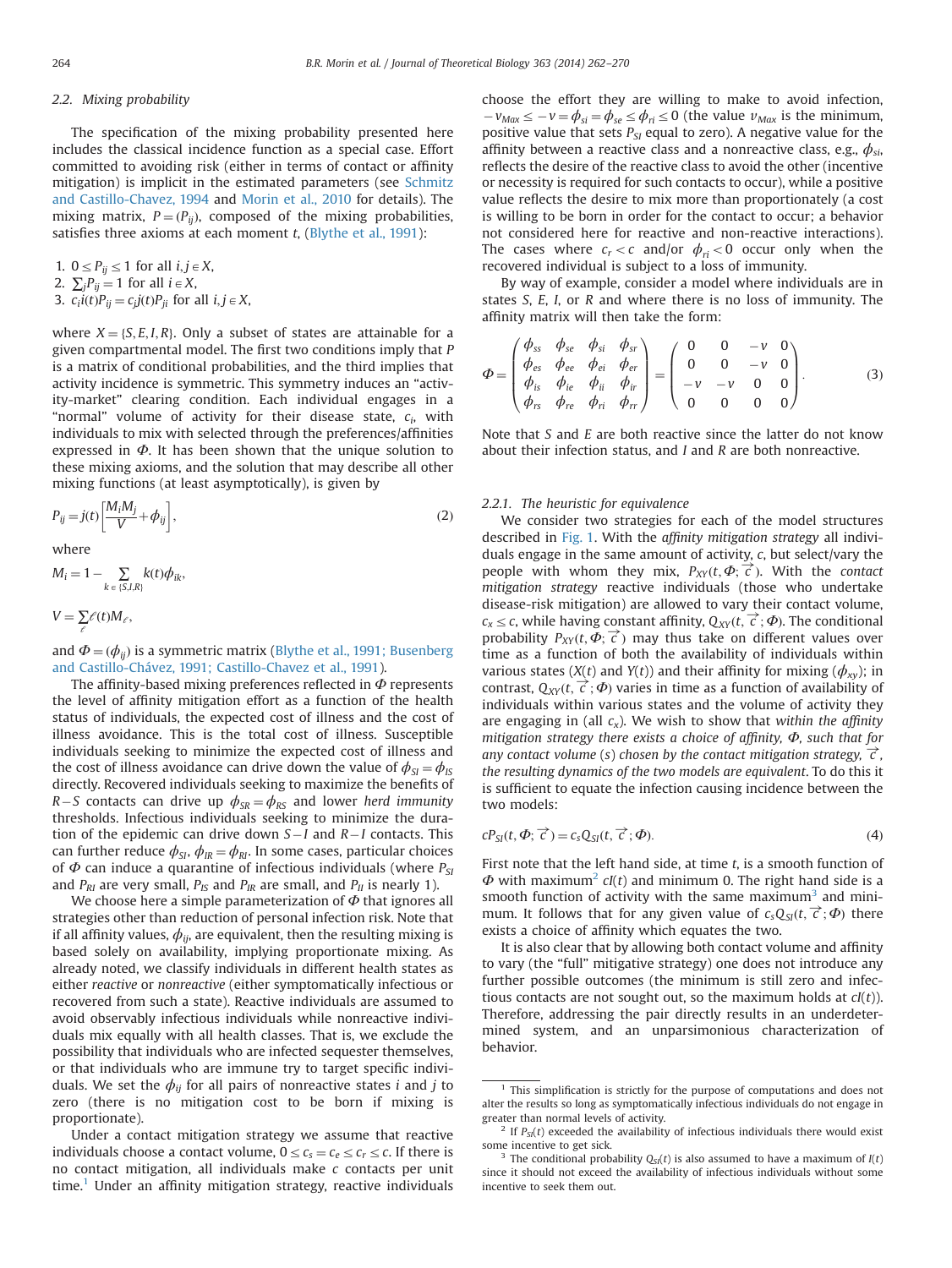# 3. Results/examples

We now complete the steps involved in finding the change of variable, for a variety of epidemiological models, that equates contact mitigation with affinity mitigation. We begin with the SIR model and note that the basic structure of argument extends naturally to the SI and SEIR models both with and without reentry into the susceptible class. We do not equate the contact and affinity mitigation strategies directly. Rather, we equate the affinity mitigation strategy with the full model where both affinity and contact mitigations are allowed to take place  $(c, \neq c)$  and  $\nu \neq 0$ ). We do this for two reasons: (1) contact mitigation is a special case of the full model and (2) the resulting generality of the result leaves no doubt that the full mitigation strategy is indeed underdetermined. To translate the change-of-variable formula to be analogous to contact mitigation alone simply let  $\nu = 0$  and thus  $Q_{SI} = \overline{Q_I}$ , the appropriate proportionate mixing ratio for the chosen contact volumes. The major result of our work may be summarized as follows.

Theorem 1 (Model equivalence). If new infection only occurs in a reactive susceptible class (S) due to contact with a non-reactive infectious class (I) (one that is aware of its infection status) any change in incidence created both by allowing both contact and affinity mitigation can be achieved by either mitigative strategy alone.

Epi-Corollary 1. For standard SIR; SEIR, and SI models with and without loss of immunity, all possible solutions generated by varying the volume of contacts can be generated by a choosing with whom to mix. Furthermore, combining the two effects offers no additional outcomes. We conclude that in terms of their impact on epidemics, there is at least formal equivalence between contact and affinity mitigation strategies.

The Theorem and resulting Epi-Corollary (the outcomes of which are demonstrated in the following subsections) point out important questions when it comes to fashioning epidemic models with individual-based mitigative strategies. From a phenomenological sense, it suffices to allow for only a single strategy (contact or affinity mitigation) so long as there are no limitations on choice, and if a mixture of strategies is allowed within the population then there will be identifiability issues with respect to parameter estimation from data that does not explicitly detail the behavioral effects the population undertakes.

## 3.1. SIR full calculation

We assume that the only mitigation response is by the susceptible class, and define  $c$  to be the contact rate – the per unit time volume of contacts  $-$  for all non-reactive classes $4$  and assert that  $c_s \leq c$ . The calculations are as follows.

For the affinity mitigation strategy, let  $P_{SI}$  be the probability structure as defined above

$$
P_{SI} = \overline{P_I} \left[ \frac{M_S M_I}{V} - v \right],\tag{5}
$$

with  $\overline{P_x} = x(t)$ ,  $M_S = 1 + v\overline{P_t}$ ,  $M_I = 1 + v\overline{P_s}$ ,  $M_R = 1$ , and  $V = 1 + v\overline{P_t}$  $2v\overline{P_{S}P_{I}}$ . Also define for the full mitigation strategy

$$
Q_{SI} = \overline{Q_I} \left[ \frac{N_S N_I}{W} - \nu \right],\tag{6}
$$

with

$$
\overline{Q_S} = \frac{c_s S(t)}{c_s S(t) + c(I(t) + R(t))},
$$
  

$$
\overline{Q_I} = \frac{cI(t)}{c_s S(t) + c(I(t) + R(t))},
$$

 $N_S = 1 + \nu \overline{Q_I}$ ,  $N_I = 1 + \nu \overline{Q_S}$ ,  $N_R = 1$ , and  $W = 1 + 2\nu \overline{Q_SQ_I}$ . Assume that  $c_s$  and  $\nu$  are chosen; thus we are tasked with finding a value for v such that for a given state of the world  $(S(t), I(t),$  and  $R(t))$  we have

$$
cP_{SI} = c_s Q_{SI}.\tag{7}
$$

Leaving  $Q_{SI}$  intact and solving for  $\nu$  results in

$$
v = \frac{-(c\overline{P_R} + 2c_s\overline{P_S}Q_{SI}) \pm \sqrt{(c\overline{P_R} + 2c_s\overline{P_S}Q_{SI})^2 - 4c\overline{P_S}(c_sQ_{SI} - c\overline{P_I})}}{2c\overline{P_S}P_I}.
$$
 (8)

We first show that it will never be the case that  $c_sQ_{SI} - c\overline{P_I} > 0$ . Thus neither root,  $v^{\pm}$ , is complex or negative, and v may then be chosen from its valid range to make the affinity mitigation strategy equivalent to the full mitigation strategy.

We show that  $c_sQ_{SI} - c\overline{P_I} \leq 0$  by decomposing  $Q_{SI}$  in order to solve for  $\nu$ :

$$
c_s Q_{SI} - c\overline{P_I} \le 0,
$$
  
\n
$$
c_s \overline{Q_I} \left[ \frac{(1 + \nu \overline{Q_I})(1 + \nu \overline{Q_S})}{1 + 2\nu \overline{Q_S Q_I}} - \nu \right] \le c\overline{P_I},
$$
  
\n
$$
c_s \overline{Q_I} (1 - \nu \overline{Q_R} - \nu^2 \overline{Q_S Q_I}) - (1 + 2\nu \overline{Q_S Q_I})c\overline{P_I} \le 0,
$$
  
\n
$$
(\overline{Q_S Q_I} c_s \overline{Q_I}) \nu^2 + (\overline{Q_R} c_s \overline{Q_I} + 2c\overline{P_I} Q_S \overline{Q_I}) \nu + c\overline{P_I} - c_s \overline{Q_I} \ge 0.
$$
\n(9)

If it is true that  $c\overline{P_I}-c_s\overline{Q_I}\geq 0$  then the inequality (9) is always satisfied with positive  $\nu$  (i.e., both roots are either complex or negative and thus for the positive  $\nu$  axis the quadratic is positive). By assuming that  $c_s \leq c$  we may show this (noting that  $c(S+I+R)/c = 1$ :

$$
c_s \le c,
$$
  
\n
$$
c_s(1-S) \le c(I+R),
$$
  
\n
$$
\frac{c_s}{c_sS + c(I+R)} \le 1,
$$
  
\n
$$
\frac{c_s}{c_sS + c(I+R)} \le 1,
$$
  
\n
$$
\frac{c_s}{c_sS + c(I+R)} \le 1,
$$
  
\n
$$
\frac{c_s}{c(s+I+R)} \le 1,
$$
  
\n
$$
c_s\overline{Q_I} \le c\overline{P_I}.
$$

Therefore we have that  $v^+$ , the positive root of Eq. (8), is a candidate substitution for equality between the two strategies so long as

$$
v^{+} \in \left[0, \frac{-\overline{P_R} + \sqrt{\overline{P_R}^2 + 4\overline{P_S P_I}}}{2\overline{P_S P_I}}\right].
$$

The upper bound is constructed by solving for when  $P_{SI} = 0$ ; beyond this point  $P_{SI}$  < 0. The validity of  $v^+$  can be shown directly by noting

$$
\overline{P_R} \le \sqrt{\overline{P_R}^2 + 4\overline{P_S P_I}},\tag{10}
$$

and then building each side up to

$$
v^+ \leq \frac{-\overline{P_R} + \sqrt{\overline{P_R}^2 + 4\overline{P_S P_I}}}{2\overline{P_S P_I}}.
$$

This implies that each non-reactive group has the same contact volume *between* the two models  $P_{SI}$  and  $Q_{SI}$ . We take this case, where  $c_i = c_r = c$ , simply to save some notation.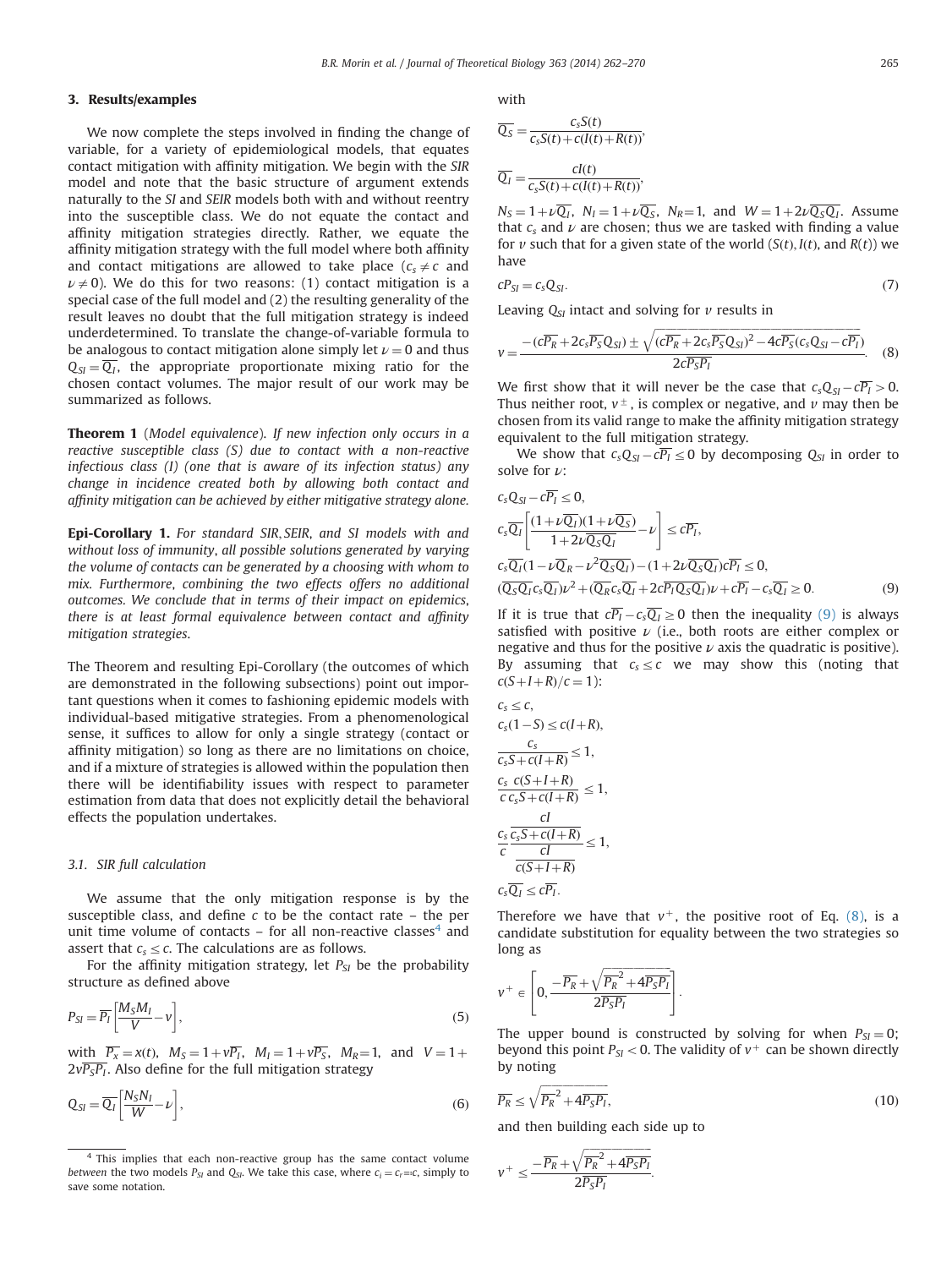### 3.2. Loss of immunity: SIRS

The problem posed by the SIRS model is that recovered individuals cannot assess whether or not they have lost immunity. For single outbreak epidemics where the loss of immunity is on a much longer time scale than the epidemic spread, we should be able to omit the dynamic. In general, however, loss of immunity imposes some uncertainty for the recovered individual. Let  $k \in [0, 1]$  be a function of time since the individual has recovered from infection, the state of the world, or any other such metric. Regardless of the form of the loss of immunity function the affinity matrix will have the form

$$
\Phi = \begin{pmatrix} 0 & -v & 0 \\ -v & 0 & -kv \\ 0 & -kv & 0 \end{pmatrix},
$$
(11)

or

$$
\Phi = \begin{pmatrix} 0 & -\nu & 0 \\ -\nu & 0 & -\kappa \nu \\ 0 & -\kappa \nu & 0 \end{pmatrix} .
$$
 (12)

Furthermore, in the full mitigation strategy we assume that recovered individuals may choose to adjust their contact volumes such that  $0 \leq c_s \leq c_r \leq c$ . Thus equating incidence rates between the two strategies implies that

$$
v^{+} = \frac{-B + \sqrt{B^2 - 4c(\overline{P_S} + k\overline{P_R})(c_s Q_{SI} - c\overline{P_I})}}{2c\overline{P_I}(\overline{P_S} + k\overline{P_R})},
$$
(13)

where  $B = (c(1-k)\overline{P_R} + 2c_s(\overline{P_S} + k\overline{P_R})Q_{SI})$ . The quantities k and  $\kappa$ play no role in the equivalence other than through the requirement that  $k, \kappa \leq 1$ .

If we denote the avoidance of infectious individuals by immune individuals via  $u < v$  and  $\mu < \nu$  the proof is less straightforward. However, one may then return to the parameterization of  $u=kv$  $(\mu = k\nu)$  because we left the exact nature of k and  $\kappa$  general enough to account for any possible form of  $u$  and  $\mu$ .

### 3.3. Unknown infection: SEIR/ SEIRS

Consider the impact of latent infection, and equate only the susceptible-infectious (infection causing) incidence between the strategies (even though latent individuals engage in mitigative behavior). Since we are seeking a change of variables that equates infection causing incidence, and thus the trajectory of the state variables, this suffices. The calculations are fundamentally identical to the SIR case with

$$
v^{+} = \frac{-c(R+2I(S+E)c_{S}Q_{SI}) + \sqrt{(cR+2cl(S+E)c_{S}Q_{SI})^{2} - 4c(S+E)(c_{S}Q_{SI} - cl)}}{2cl(S+E)},
$$
\n(14)

and

$$
\nu^+ \in \left[0, \dfrac{-\overline{P_R} + \sqrt{\overline{P_R}^2 + 4\overline{P_I}(\overline{P_S} + \overline{P_E})}}{2\overline{P_I}(\overline{P_S} + \overline{P_E})}\right].
$$

Following the exact same arguments as in the SIRS case results in

$$
v^{+} = \frac{-B + \sqrt{B^2 - 4c(P_S + \overline{P_E} + k\overline{P_R})(c_s Q_{SI} - c\overline{P_I})}}{2c\overline{P_I}(\overline{P_S} + \overline{P_E} + k\overline{P_R})},
$$
(15)

with  $B = (c\overline{P_R}(1-k) + 2c_s(\overline{P_S} + \overline{P_E} + k\overline{P_R})Q_{SI})$ , as the change of variable formula for the SEIRS model.

#### 3.4. No recovery: SI/SIS

A single calculation holds for both the SI and SIS models. Note that since  $S+I=1$  we have  $v \in [0, 1/\sqrt{SI}]$ . Equating the incidences results in results in

$$
v^{+} = \frac{-c_{s}SQ_{SI} + \sqrt{((c_{s}SQ_{SI})^{2} - cS(c_{s}Q_{SI} - cI)}}{cSI}.
$$
\n(16)

# 3.5. The problem of asymptomatic individuals

What effects do the decisions of asymptomatic individuals have on mixing probabilities? Recall that these are conditional probabilities, i.e.,  $\sum_{Y} P_{XY} = 1$ , and if v is some avoidance effort we have that  $\partial P_{SI}/\partial v$  < 0 (P<sub>SI</sub> decreases with increased affinity mitigation effort) and  $\partial P_{SA}/\partial v>0$  (P<sub>SA</sub> increases with affinity mitigation effort). The fact that  $P_{SI}$  decreases with avoidance is clear. Since asymptomatic individuals do not know of their infectiousness, they seek to avoid infectious individuals and thus distribute their remaining activity evenly about the remaining indistinguishable states, resulting in an increase in their mixing with susceptible individuals. However, under contact mitigation, reactive individuals may choose to participate in no activity,  $c_s = c_a = 0$ , and thus total incidence is 0. It follows that affinity and contact mitigation strategies are not, in general, equivalent in the presence of asymptomatic infection! If infectious individuals engage in riskavoidance behavior, mitigation creates additional infection as in [Meloni et al. \(2011\).](#page-8-0) In general, because contact mitigation always results in a decrease in incidence, we may assert that only when affinity mitigation does not result in more infections than proportionate mixing may it be possible to equate both the contact and affinity mitigation strategies. Thus it becomes a study of the sign of  $\beta_1\partial P_{SI}/\partial v+\beta_A\partial P_{SA}/\partial v$ : when positive, an increase in affinity mitigation increases the infection risk, and when negative, an increase in affinity mitigation decreases the infection risk. This expression is quite complicated and the conditions for which it is negative are complex. However, as a first step to understanding this we may consider the end points: an absence of affinity mitigation  $(v=0)$ and the maximum affinity mitigation response ( $v = v_{Max} \rightarrow P_{SI} = 0$ ).

As an illustration, consider the simplest model where loss of infection implies immediate and permanent immunity and asymptomatic infection is simply a stage before symptomatic infection. When there is no affinity mitigation, the incidence for the affinity model is given by  $Inc_0:=c(\beta_I I+\beta_A A)$ . At  $\nu_{Max}$  avoidance has driven  $P_{SI}$  to 0 and thus the incidence, which is unobservable at that moment, is strictly between susceptible and asymptomatically infectious individuals given by  $Inc_{M} := c\beta_{A} \hat{P}_{SA}$ . In general the incidence is of course  $Inc = c(\beta_I P_{SI} + \beta_A P_{SA})$ .

Consider first solving for  $Inc_0 = Inc_M$ . This results in a quadratic in v (technically  $v_{\text{Max}}$ ) with roots  $v^{\pm}$ . From the sign of the coefficients we may assert that for when  $v_{Max} \in (v^-, v^+)$  (implying that  $v^{\pm} \in \mathbb{R}$ ) then  $Inc_M > Inc_0$ , or more simply that the effective quarantine (produced by individual affinity mitigation actions) of symptomatically infectious individuals results in more new infection than "doing nothing". In the case that  $v^{\pm} \in \mathbb{C}$  then all values<sup>5</sup> of  $v_{\text{Max}}$  produce fewer infections than proportionate mixing. The general conditions for  $Inc_M > Inc_0$  favor processes that produce (or contain in some a priori sense) a great deal of asymptomatic individuals:

$$
A(t) \in [1/2, 1),
$$
  
\n
$$
I(t) \le \frac{S(t) - 1 + 3A(t) - 2A(t)(S(t) + A(t))}{1 + 2(S(t) + A(t))},
$$

<sup>&</sup>lt;sup>5</sup> The affinity value which drives  $P_{SI}(t)$  to 0 is a function of the state variables.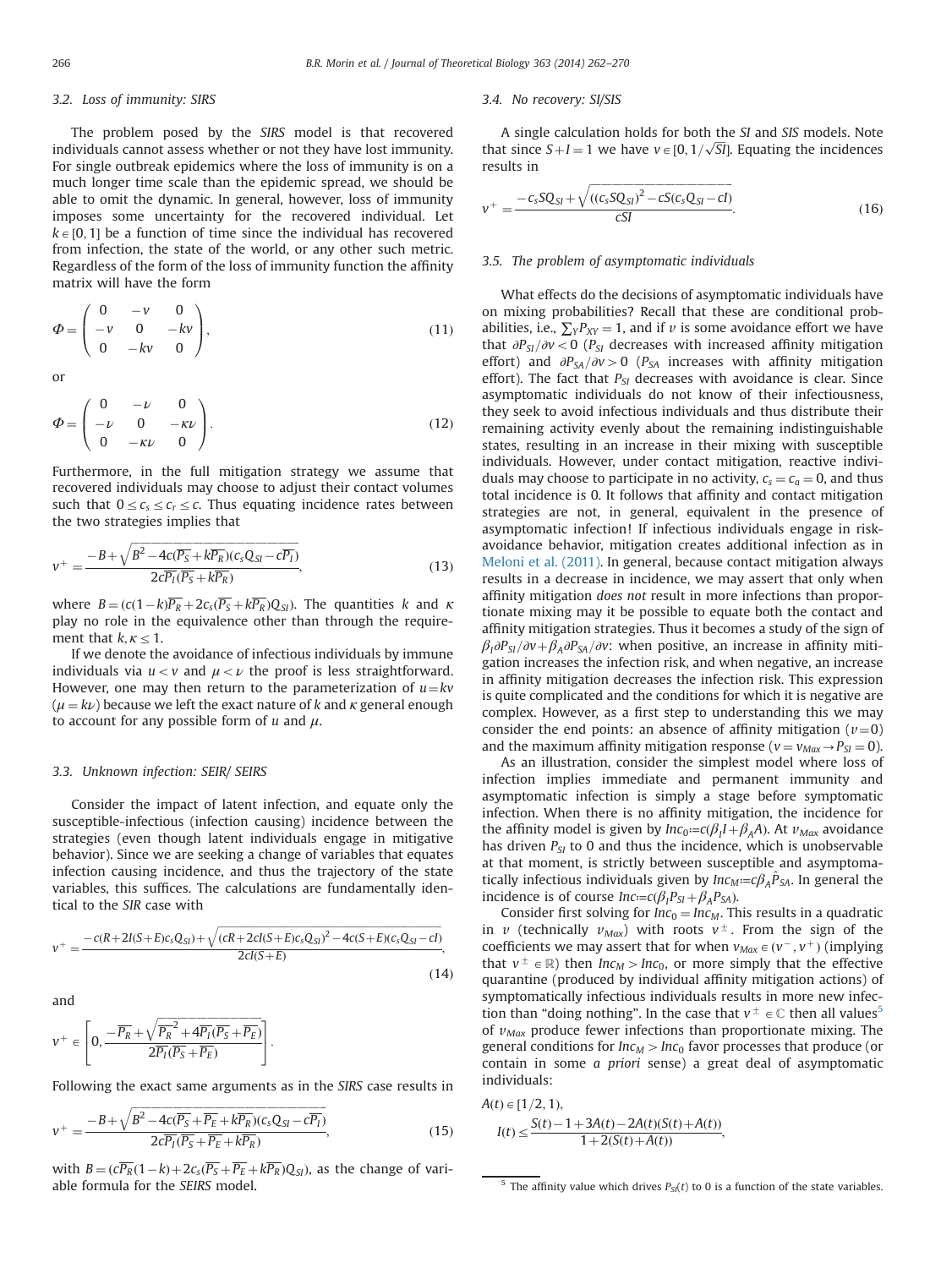

Fig. 2. Two examples of models with asymptomatic infections. On the left, asymptomatic infection is a stage before symptomatic infection. To the right there are two separate infection paths: individuals either become symptomatically or asymptomatically infectious and eventually recover from this state. When asymptomatic, or after recovering from asymptomatic infection in the two-path model, individuals continue to engage in mitigation because they are unaware of their infectious status.

$$
\frac{\beta_A}{\beta_I} \ge \frac{-2I(t)(S(t) + A(t))}{1 - 3A(t) + 2A(t)(S(t) + A(t)) + I(t) - S(t)}.
$$
\n(17)

The bound on  $I(t)$  is a surface on which the third requirement gives that  $\beta_A = \beta_I$ . The bounding surface for  $I(t)$  (the second condition) compromises only 1.2% of the volume of the total state-space, the unit tetrahedron in  $(S, A, I)$ . Couple that with the fact that the third condition comprises 58.2% of the valid range of  $\beta_A/\beta_I$ . The conditions in which selective mixing results in more infection than proportionate mixing are extremely restrictive: requiring widespread asymptomatic infection, almost no symptomatic infection, and roughly equivalent infectiousness in both cases,  $\beta_A/\beta_I \approx 1.$ 

If asymptomatic individuals do not subsequently become symptomatic, i.e. the two path diagram in Fig. 2, affinity mitigation will never generate more infection than proportionate mixing. In the two-path asymptomatic model a subset of the recovered/ immune population engages in mitigation as if they were susceptible  $(R_A(t))$ . Thus, the S-A contacts may become diluted enough such that  $v_{Max} > v^{+}$  will always be true. With the two-path model we may even extend this result to say that if

$$
I(t) \in (0, 1/2],
$$
  
\n
$$
\beta_1 \zeta(t) < \beta_A A(t) < \beta_I I(t),
$$
  
\nand either  
\n
$$
\zeta(t) < I(t) < A(t),
$$
  
\nor  
\n
$$
\zeta(t) < A(t) < I(t),
$$
\n(18)  
\nwhere

where

$$
\zeta(t) = \frac{2I(t)^{2}(1 - I(t))}{2I(t)^{2} - 2I(t) + 1},
$$

then any level of affinity mitigation is better than doing nothing, and thus equivalence between the mitigation strategies may be possible.

## 4. Discussion

It has been shown that  $P_{SI}(t) = \overline{P_I}(t)[M_S M_I / V + \phi_{SI}]$  describes all mixing functions that meet the mixing conditions of [Busenberg](#page-8-0) [and Castillo-Chávez \(1991\)](#page-8-0). While specific discussion of the mechanism by which individuals make contact is omitted here (see [Hadeler, 2012](#page-8-0) for more detail) we assume that individuals make contacts based on their preferences, the availability of others, and the preferences of others.  $\overline{P_I}(t)\phi_{SI}$  is the availability of I type individuals, who are then paired with others as a function of the jointly determined affinity for that pairing to occur. Quantities such as  $M_s = 1 - \sum_{x} \phi_{xS}X(t)$  are a measure of the unmet desires of other groups to mix with S type individuals. Thus  $P_I(t)M_I/V$  is a normalized measure of the contacts to be made with infectious individuals that are "left-over" after contacts made in the purely desirous sense (e.g.,  $P_I(t)\phi_{SI}$ ) are made. This is further scaled by  $M<sub>S</sub>$  to measure the left-over contacts that need be met for the susceptible group.

By contrast, affinity-based mixing found in population genetics and behavioral ecology literature of Karlin, Levin and Segel, and others (see [Karlin and McGregor, 1972; Levin and Segel, 1982](#page-8-0)), and in the context of epidemiology via works such as by [Koopman](#page-8-0) [et al. \(1989\)](#page-8-0) and [Hyman and Li \(1997\),](#page-8-0) allows individuals to encounter others at random and then decide to mate or pair per the probability  $\alpha(i, j)$ . In these two-sex formulations it is standard that one mate (first argument) does the selecting. Therefore, the proportion of all pairs probability of an S pairing with an I as

$$
L_{ij} = \frac{\alpha_{ij}j(t)}{\sum_{k}\alpha_{ik}k(t)},
$$
\n(19)

where  $\alpha_{ij}$  are all non-negative affinities between groups (not symmetric). It should be clear that this form does not meet the third mixing condition (that all contacts made by group  $i$  with group  $j$  are equivalent to the contacts group  $j$  makes with group  $i$ ) because of the asymmetry between intergroup preferences  $(\alpha_{ii} \neq \alpha_{ii})$ . The mechanism described by such a formulation also assumes a process driven by only desire and availability. In other words there is no activity-market clearing mechanism as in  $P_{SI}(t)$ (i.e., not all individuals need make a requisite volume of contacts). Individuals within this frame work will not settle for left-over contacts and may engage in fewer contacts than they are allowed to maximally make. However, from the individual perspective within the context of epidemics, this can be translated to the full mitigation strategy (which we have described as underdetermined). This is more or less what was done in [Hyman and Li](#page-8-0) [\(1997\)](#page-8-0) with proportionate availability, and can be made equivalent to the affinity mitigation strategy as shown above.

While finding conditions where equivalence may hold for models that include asymptomatically infectious individuals is tedious, we have encountered numerical examples where this is true. These occur where affinity mitigation is less costly than contact mitigation (a situation perhaps most true for the working poor). In this case the likelihood of a choice causing  $c_s = 0$  is low. Thus with  $c_s$  bounded away from zero the equivalence arguments for the one-path SAIR model reduces to those in the SEIR model. We also found that conditions where undertaking affinity mitigation in the presence of asymptomatic individuals will rarely result in a worse scenario than doing nothing.

Note, though, that the cost of each strategy need not be the same. Infectious disease imposes two costs on individuals: the cost of disease,  $C_D$ , and the cost of mitigation,  $C_M$ . In both cases (contact or affinity mitigation) the cost of disease comprises the disutility of illness (pain and suffering), the cost of treatment, and forgone earnings caused by disability or hospitalization. The cost of mitigation, however, depends on the strategy applied. With the contact mitigation strategy the cost of mitigation comprises any forgone earnings due to the reduction in contact volume, i.e.  $C_M \equiv$ contact value  $=c<sub>S</sub>$ . With the affinity mitigation strategy the cost of mitigation is the cost of avoiding infectious individuals, i.e.  $\tilde{C}_M \equiv 2 \text{f} \ln \text{i} t \cdot y - \text{i} t$ affinity $=v$ .

To evaluate the implications of differences in the cost of contact and affinity mitigation we assume that people aim to minimize the cost of containing infection risk to an acceptable level. Moreover, they do this by choosing between these two mitigation strategies. That is, they identify which combination of strategies is most costeffective. If we describe the cost of disease as a function of the incidence associated with each of two strategies,  $C(cP_{SI}(t, \Phi; \vec{C}))$ <br>c  $Q_{SI}(t, \vec{C})$ ; then a first order pecessary condition for this to be  $c_sQ_{SI}(t, \vec{c}; \Phi)$ ), then a first order necessary condition for this to be minimized is that the marginal value of the reduction in the cost of minimized is that the marginal value of the reduction in the cost of disease under each strategy is equalized. This requires that  $\partial C_M/\partial c_s\partial c_s/\partial v = \partial \tilde{C}_M/\partial v$ . It follows that if  $|\partial c_s/\partial v| < 1$  the marginal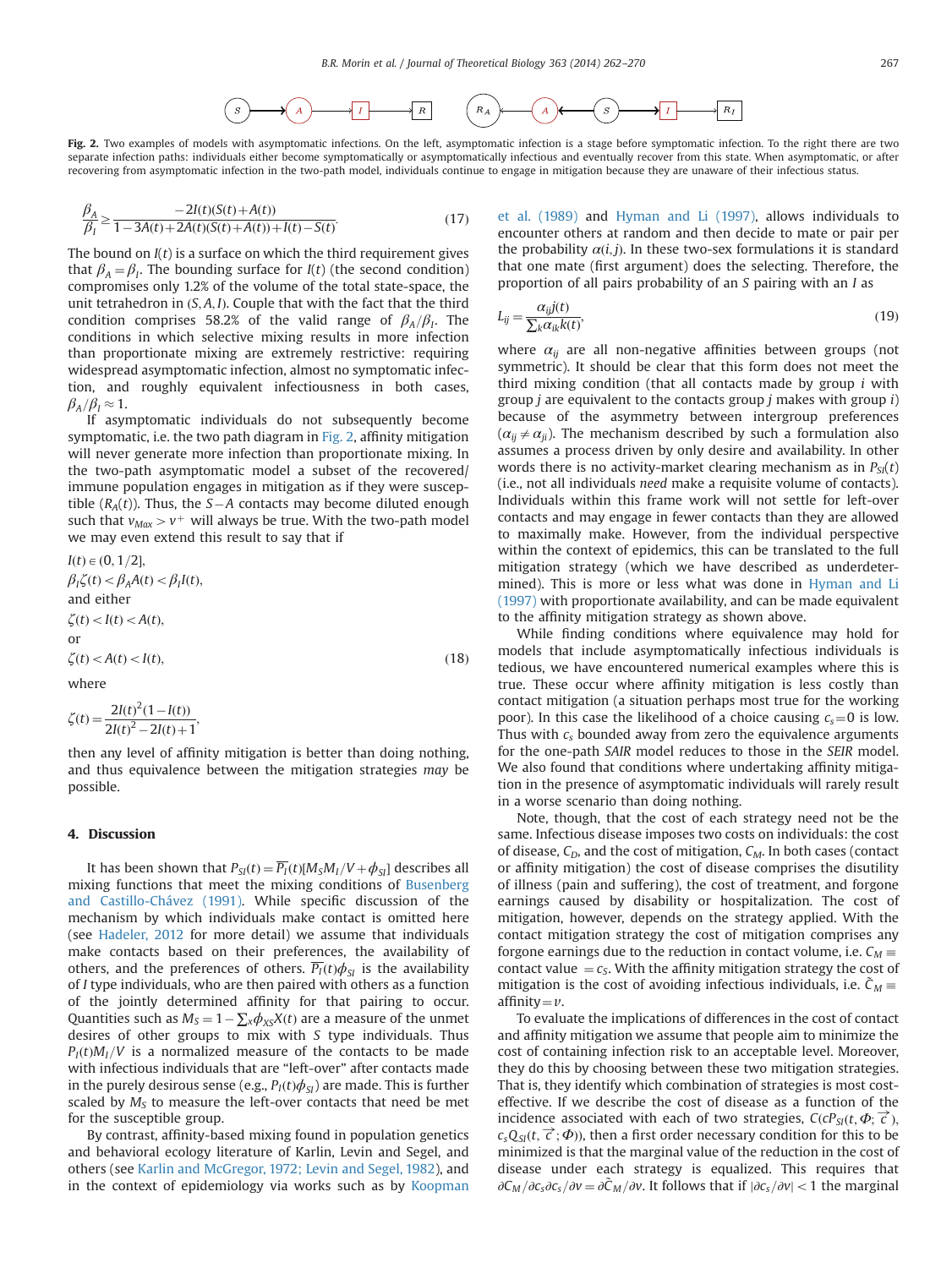

Fig. 3. For contact volume less than 4.6 the results are largely intuitive. When the infectious population out numbers the susceptible population a relative small sized recovered population induces contact mitigation to be favored (shown for small  $S(t)$ ) and moderate  $I(t)$ ). Less intuitively, and possibly due to the fact that we have analyzed only one possible condition for the polynomial  $P_4$ , is when  $S(t)$  dominates the population and still there are cases where contact mitigation is favored (e.g., when  $S(t) + I(t) \approx 1$ ).

cost of affinity mitigation is less than the marginal cost of contact mitigation, and the individual will commit effort to selective mixing rather than sequestration.  $|\partial c_s/\partial v| < 1$  is identical to asserting that

 $P_4 = Av^4 + Bv^3 + Cv^2 + Dv + E < 0$  with  $A = -S^4I^2,$  $B = 2S^3(S - 1 - I)I,$  $C = -S^2(1-2S+S^2+4I-4SI+I^2-2CI^2+2CSI^2),$  $D = 2S(1-S)(S-1-I+cI)$  and  $E = (1-S)(c(1-S-I) - (1-S) + 2cSI)$ 

for all positive v. Consider the equivalent problem of  $-P_4 > 0$ . The Routh–Hurwitz conditions then state that if  $-A > 0$ , BC  $>$ AD, and  $BCD < AD^2 + B^2E$  then all roots of  $-P_4$  are in the left-hand plane (i.e., with negative real part). Therefore,  $\forall v > 0$  we have  $-P_4(v) > 0 \rightarrow P_4(v) < 0 \rightarrow |\partial c_s/\partial v| < 1$  implying that affinity



Fig. 4. The "doubling back" of the region where selective mixing is favored is shown here for  $c=4.6$  and 5.6. The pattern of the "upper edge" decreasing and the cusp reaching further into the  $S-I$  plane persists as c increases. The region where affinity mitigation is favored rapidly shifts at first (when small gains in c represent large proportionate changes in contact-capital) and then slows as c becomes quite large.

mitigation will be preferred to contact mitigation wherever people prefer to avoid infectious individuals ( $v > 0$ ).

In [Figs. 3](#page-7-0)–5 we show the region of  $S-I$  space where the Routh– Hurwitz criterion is met if people are minimizing the cost of containing disease risk within acceptable limits. Overall, as c increases, the individual has more contact-capital with which to work with and thus is more inclined to sacrifice a portion of those contacts. For  $c \leq 1$  there is insufficient contact-capital and over the entire phase-space affinity mitigation is preferred to contact mitigation. For  $1 < c < 4.6$ , in our numerical example, the results are mostly intuitive; it is more costly to meet an infectious risk target by choosing with whom to mix than by choosing how much to mix as long as infectious individuals are a large proportion of the population. However, for low levels of infection, it is more cost effective to use affinity mitigation. This partly reflects the fact that we have considered only the case where all the roots of  $P_4$  are in the left hand plane. Other configurations for the roots of  $P_4$  could yield different results.

Note that for  $c \geq 4.6$  the shaded region "doubles back" into the permissable phase-space and presents a set of counterintuitive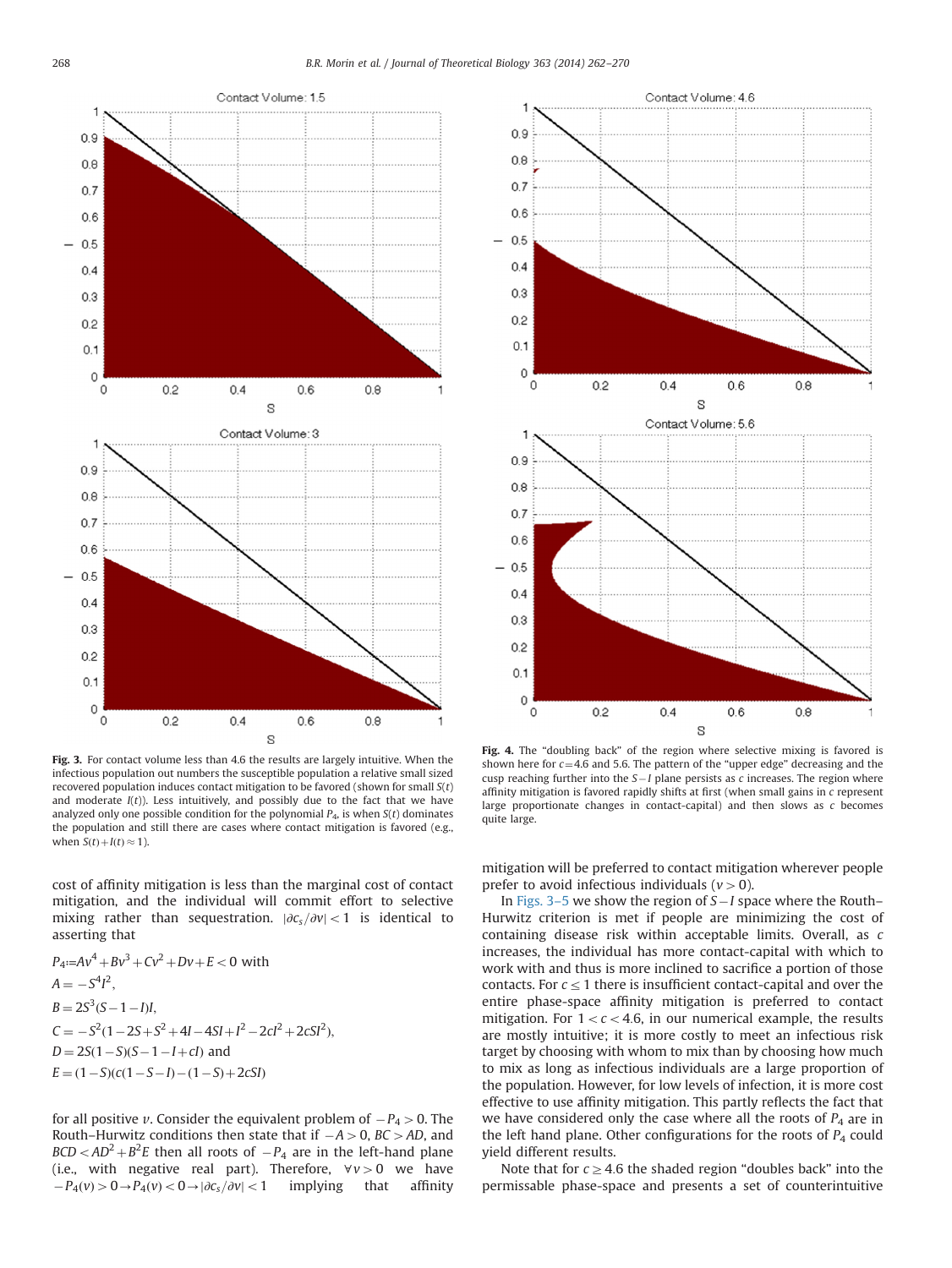<span id="page-7-0"></span>

Fig. 5. Shown here are 3 values for  $c > 4.6$  which demonstrate the general trend for the shape of the shaded region (where affinity mitigation is favored). For  $c > 50$  the shaded region partitions the phase space into three regions by separating the region where contact mitigation is favored.



Fig. 6. Shown here are the nominal contact volumes required for affinity mitigation to be preferred over contact mitigation for particular proportions of the phase space (the horizontal axis).

nonlinearities. Thus, for  $c \geq 4.6$  we may have the case for a given S (t) there exists  $0 < I_1 < I_2 < I_3 < 1$  such that for  $I(t) \in [0, I_1] \cup [I_2, I_3]$ affinity mitigation is preferred, but for  $I(t) \in (I_1, I_2) \cup (I_3, 1]$  contact mitigation is preferred. The middle region of  $(I_1, I_2)$  is not intuitive because it contains more recovered/immune individuals than in  $(I_2, I_3)$  and thus more opportunities for infection-free contacts. This may again be attributed to our method. Fig. 6 has the results for  $c \in [0, 50]$  distilled to a single metric: the proportion of the phase space for which our method says that affinity mitigation is preferred to contact mitigation. What these figures measure is the likelihood that affinity mitigation will dominate contact mitigation given the total number of contacts that could be made. Since the cost of avoiding a single contact is being held constant, an increase in the number of available contacts is equivalent to an increase in the relative cost of affinity mitigation. So the figures measure the sensitivity of choice of affinity mitigation over contact mitigation to the cost of mixing.

Which strategy, contact or affinity mitigation, is selected depends on the relative cost of each strategy. Yet most studies of the effect of human behavior on epidemiology assumes that the contact mitigation strategy operates. This is partly because the contact volume is easier to understand and to estimate using data (although there are problems with this if the data do not reflect effects such as monogamy<sup>6</sup>). Indeed, determining whether people are engaging in fewer contacts or an altering of contact type is hard (see [Khan et al., 2013](#page-8-0) for a detail on airline behavior given the 2009 A(H1N1) epidemic). The choice of mitigation strategy does matter, however. We have shown that while the two strategies may have the same epidemiological consequences, the cost of illness to the individual and the cost of an epidemic to society will potentially be different. Where people are able to select between contact and affinity mitigation, though, they will make choices that minimize the cost of illness to themselves and the cost of an epidemic to society.

## References

[Arino, J., Jordan, R., Van den Driessche, P., 2007. Quarantine in a multi-species](http://refhub.elsevier.com/S0022-5193(14)00471-8/sbref1) [epidemic model with spatial dynamics. Math. Biosci. 206 \(1\), 46](http://refhub.elsevier.com/S0022-5193(14)00471-8/sbref1)–60.

 $6$  This is a long standing problem. See [Oster \(2005\)](#page-8-0) for a treatment of low and high risk groups and [Morris \(2010\)](#page-8-0) for a commentary on the various problems/ inconsistencies in trying to tease this effect out of data.